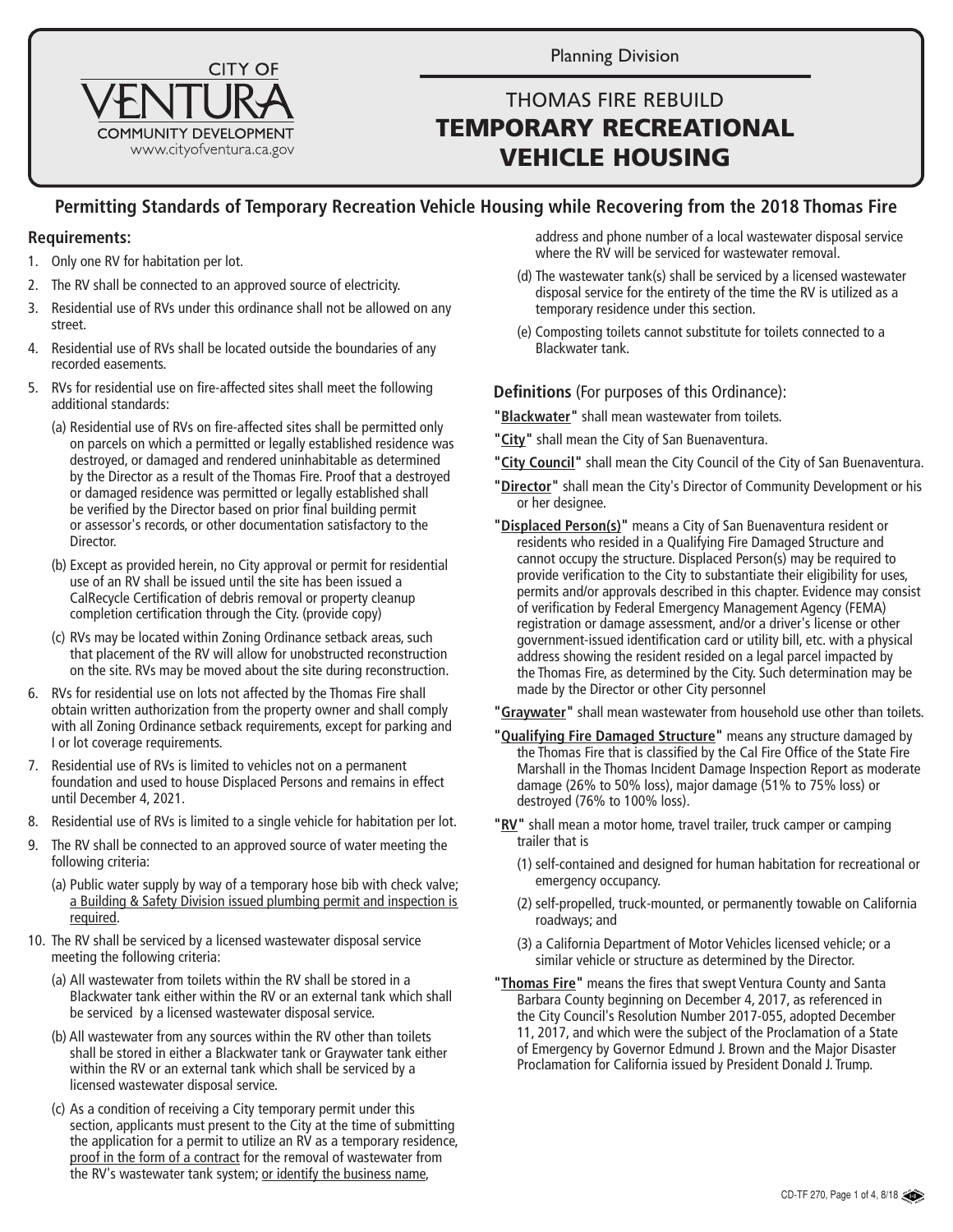### PAGE INTENTIONALLY LEFT BLANK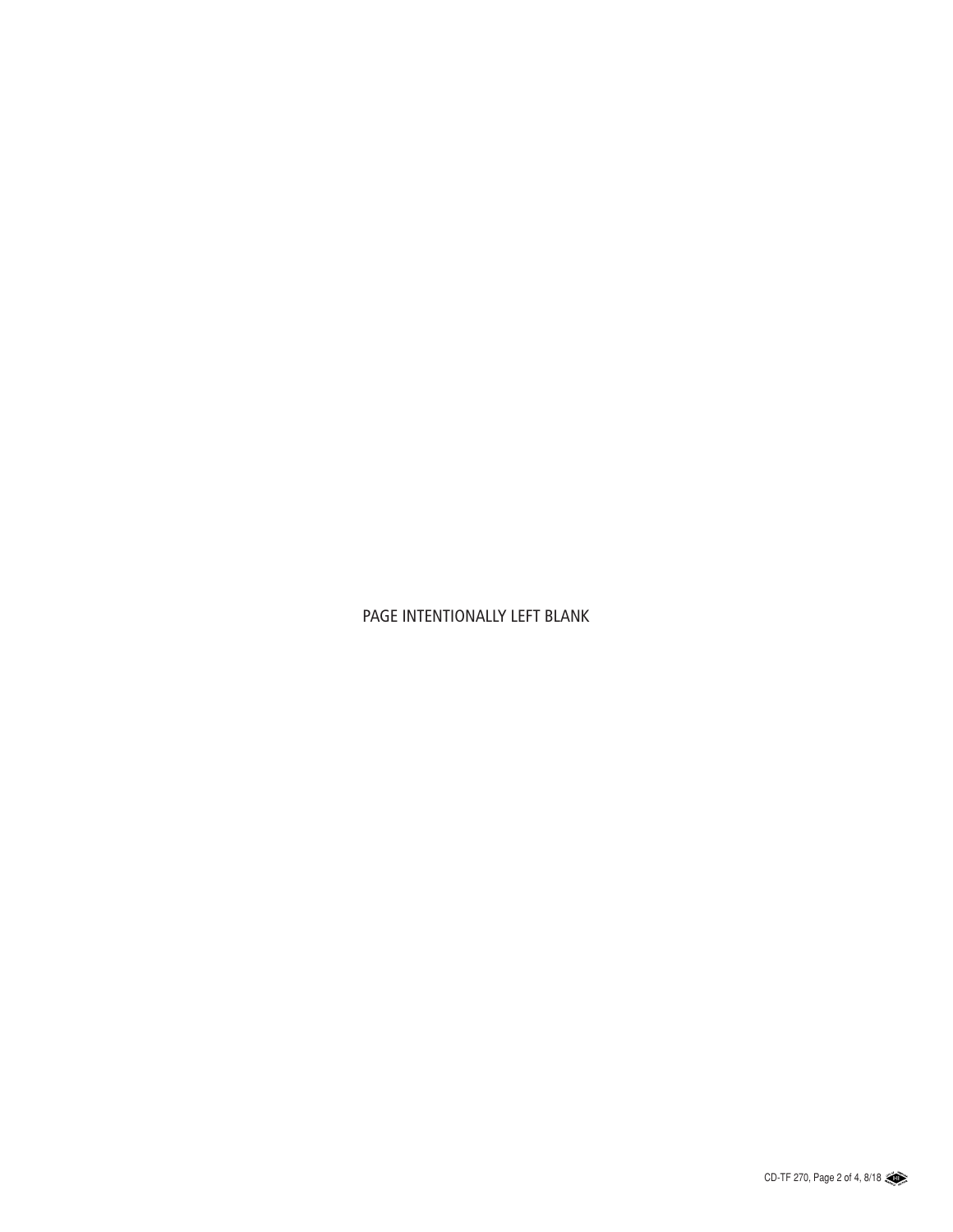

Planning Division

# THOMAS FIRE REBUILD TEMPORARY RECREATIONAL VEHICLE HOUSING

|                                                                                                                                                                           | <b>PROPERTY OWNER</b>                                                                                                                                                                                                                                 |  |      |  |                                                                                                                                                                                                                                                      |      |  |  |
|---------------------------------------------------------------------------------------------------------------------------------------------------------------------------|-------------------------------------------------------------------------------------------------------------------------------------------------------------------------------------------------------------------------------------------------------|--|------|--|------------------------------------------------------------------------------------------------------------------------------------------------------------------------------------------------------------------------------------------------------|------|--|--|
|                                                                                                                                                                           |                                                                                                                                                                                                                                                       |  |      |  |                                                                                                                                                                                                                                                      |      |  |  |
|                                                                                                                                                                           |                                                                                                                                                                                                                                                       |  |      |  |                                                                                                                                                                                                                                                      |      |  |  |
|                                                                                                                                                                           |                                                                                                                                                                                                                                                       |  |      |  |                                                                                                                                                                                                                                                      |      |  |  |
|                                                                                                                                                                           | <b>APPLICANT(S)</b>                                                                                                                                                                                                                                   |  |      |  |                                                                                                                                                                                                                                                      |      |  |  |
|                                                                                                                                                                           |                                                                                                                                                                                                                                                       |  |      |  |                                                                                                                                                                                                                                                      |      |  |  |
|                                                                                                                                                                           |                                                                                                                                                                                                                                                       |  |      |  |                                                                                                                                                                                                                                                      |      |  |  |
|                                                                                                                                                                           |                                                                                                                                                                                                                                                       |  |      |  |                                                                                                                                                                                                                                                      |      |  |  |
| <b>AGENT</b>                                                                                                                                                              |                                                                                                                                                                                                                                                       |  |      |  |                                                                                                                                                                                                                                                      |      |  |  |
|                                                                                                                                                                           |                                                                                                                                                                                                                                                       |  |      |  |                                                                                                                                                                                                                                                      |      |  |  |
|                                                                                                                                                                           |                                                                                                                                                                                                                                                       |  |      |  |                                                                                                                                                                                                                                                      |      |  |  |
|                                                                                                                                                                           |                                                                                                                                                                                                                                                       |  |      |  |                                                                                                                                                                                                                                                      |      |  |  |
|                                                                                                                                                                           | <b>PROPERTY INFORMATION</b>                                                                                                                                                                                                                           |  |      |  |                                                                                                                                                                                                                                                      |      |  |  |
|                                                                                                                                                                           |                                                                                                                                                                                                                                                       |  |      |  |                                                                                                                                                                                                                                                      |      |  |  |
|                                                                                                                                                                           |                                                                                                                                                                                                                                                       |  |      |  |                                                                                                                                                                                                                                                      |      |  |  |
|                                                                                                                                                                           |                                                                                                                                                                                                                                                       |  |      |  |                                                                                                                                                                                                                                                      |      |  |  |
|                                                                                                                                                                           |                                                                                                                                                                                                                                                       |  |      |  |                                                                                                                                                                                                                                                      |      |  |  |
| Initial                                                                                                                                                                   |                                                                                                                                                                                                                                                       |  |      |  | Display of permit. Any permit for use of an RV as a temporary residence shall be displayed on the front windshield of the RV and<br>shall be visible from outside the RV at all times the vehicle is stationary and being used as temporary housing. |      |  |  |
|                                                                                                                                                                           | issuance. The permit may be extended one additional period of 18 months.                                                                                                                                                                              |  |      |  | Duration of permit. Any permit for use of an RV as a temporary residence shall be valid for a period of 18 months from date of                                                                                                                       |      |  |  |
| Initial                                                                                                                                                                   | Cessation of use of RV for temporary housing. Within 45 days of occupancy of the primary residence or additional dwelling<br>unit, the RV must cease being used as a temporary residence under this ordinance and storage of the RV shall comply with |  |      |  |                                                                                                                                                                                                                                                      |      |  |  |
| I am responsible for verifying compliance with CC&Rs "covenants, conditions and restrictions" and check with<br>your Homeowners Association if applicable. Advisory only. |                                                                                                                                                                                                                                                       |  |      |  |                                                                                                                                                                                                                                                      |      |  |  |
|                                                                                                                                                                           |                                                                                                                                                                                                                                                       |  |      |  | I HEREBY CERTIFY THAT I HAVE READ AND UNDERSTAND THE INFORMATION ABOVE, THE INFORMATION I HAVE<br>PROVIDED IS TRUE AND ACCURATE, AND THAT I HEREBY AGREE TO ABIDE BY THESE STANDARDS.                                                                |      |  |  |
|                                                                                                                                                                           | Signature (Applicant)                                                                                                                                                                                                                                 |  | Date |  | Signature (Property Owner)                                                                                                                                                                                                                           | Date |  |  |
|                                                                                                                                                                           |                                                                                                                                                                                                                                                       |  |      |  |                                                                                                                                                                                                                                                      |      |  |  |

**FOR OFFICE USE ONLY:** APPROVED BY: \_\_\_\_\_\_\_\_\_\_\_\_\_\_\_\_\_\_\_\_\_\_\_\_\_\_\_\_\_\_\_\_\_\_\_\_\_\_\_\_\_\_\_\_\_\_\_\_\_\_\_\_ DATE: \_\_\_\_\_\_\_\_\_\_\_\_\_\_\_\_\_\_\_\_\_\_\_